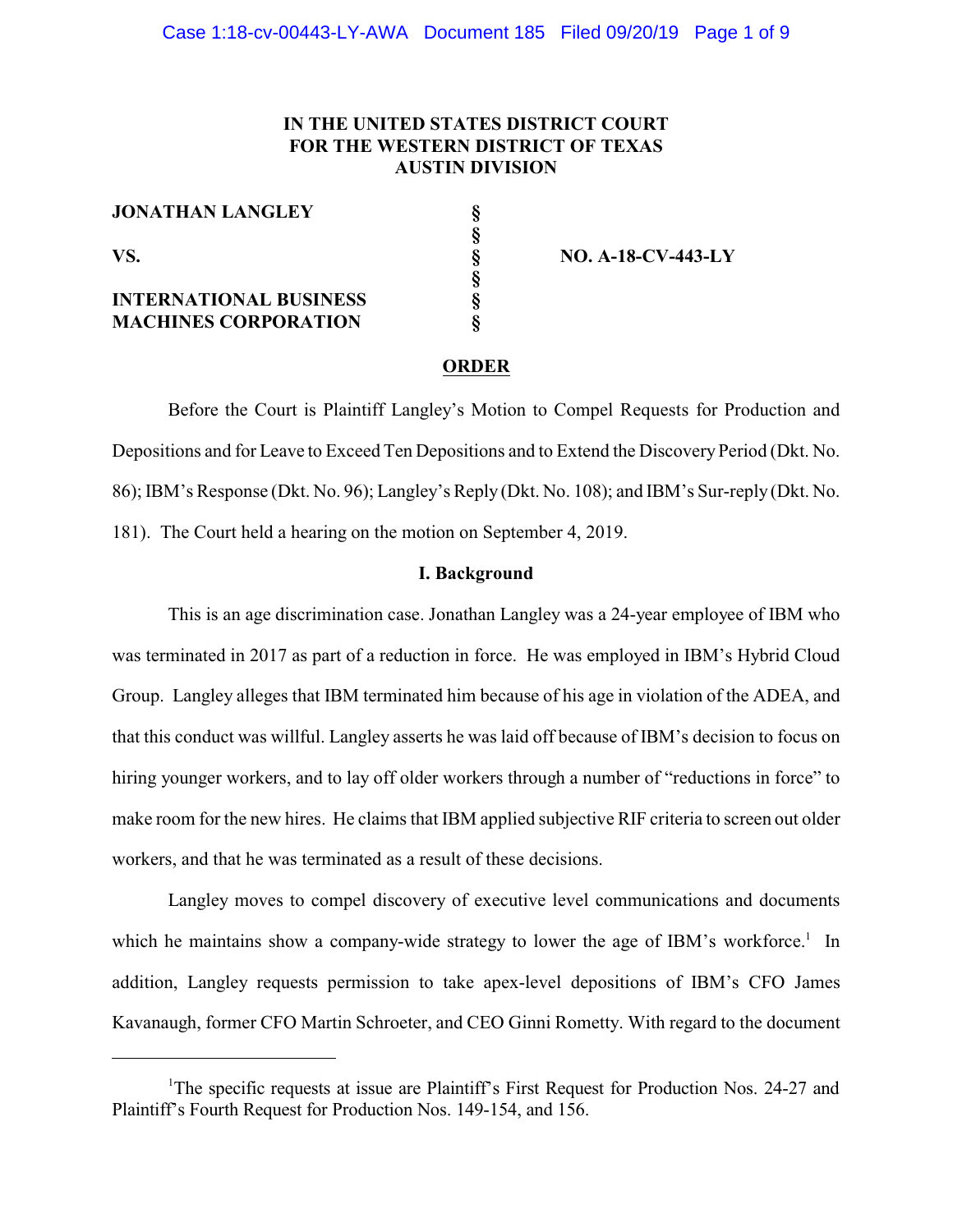#### Case 1:18-cv-00443-LY-AWA Document 185 Filed 09/20/19 Page 2 of 9

requests, Langley states that IBM has refused to produce documents unless they relate specifically to Langley and the "CLDR" resource action, which is the identifier that IBM's human resources department gave the reduction in force that included Langley. Langley maintains that CLDR is a fictional entity, and was created by IBM's resource action specialists to group IBM workers in such a way as to make the layoffs appear less obviously age-based than they were. He thus contends that document discovery should not be limited as IBM contends, and urges the Court to order IBM to produce documents based on the parameters contained in the subject RFPs. Langley further contends that he is entitled to take the depositions of the three executives based on public statements made by them indicating what he contends is an age-based bias, and to determine if they participated in the decisionmaking leading to the layoffs. Because taking these depositionswould exceed the maximum of ten allowed by the Federal Rules, and because they involve high level executives, Langley seeks permission from the Court to take the depositions, and a 90-day extension of the discovery period to conduct the depositions.

IBM opposes all of these requests. It argues it has turned over all responsive and relevant documents in compliance with this Court's prior orders, and has made the leadership of the Hybrid Cloud Group available for depositions. IBM notes that Langley has either declined to depose these individuals or, for those he did depose, he failed to question them about the same matters he now seeks to inquire about at the apex depositions. IBM states that its high level executives have no personal knowledge of, nor did they have any personal involvement in, Langley's termination or the CLDR action that led to Langley's termination. IBM maintains that the decision to conduct the CLDR resource action was a decision made solely by the Hybrid Cloud Group's management, and the executives Langley wishes to depose and obtain documents from played no part in that decision.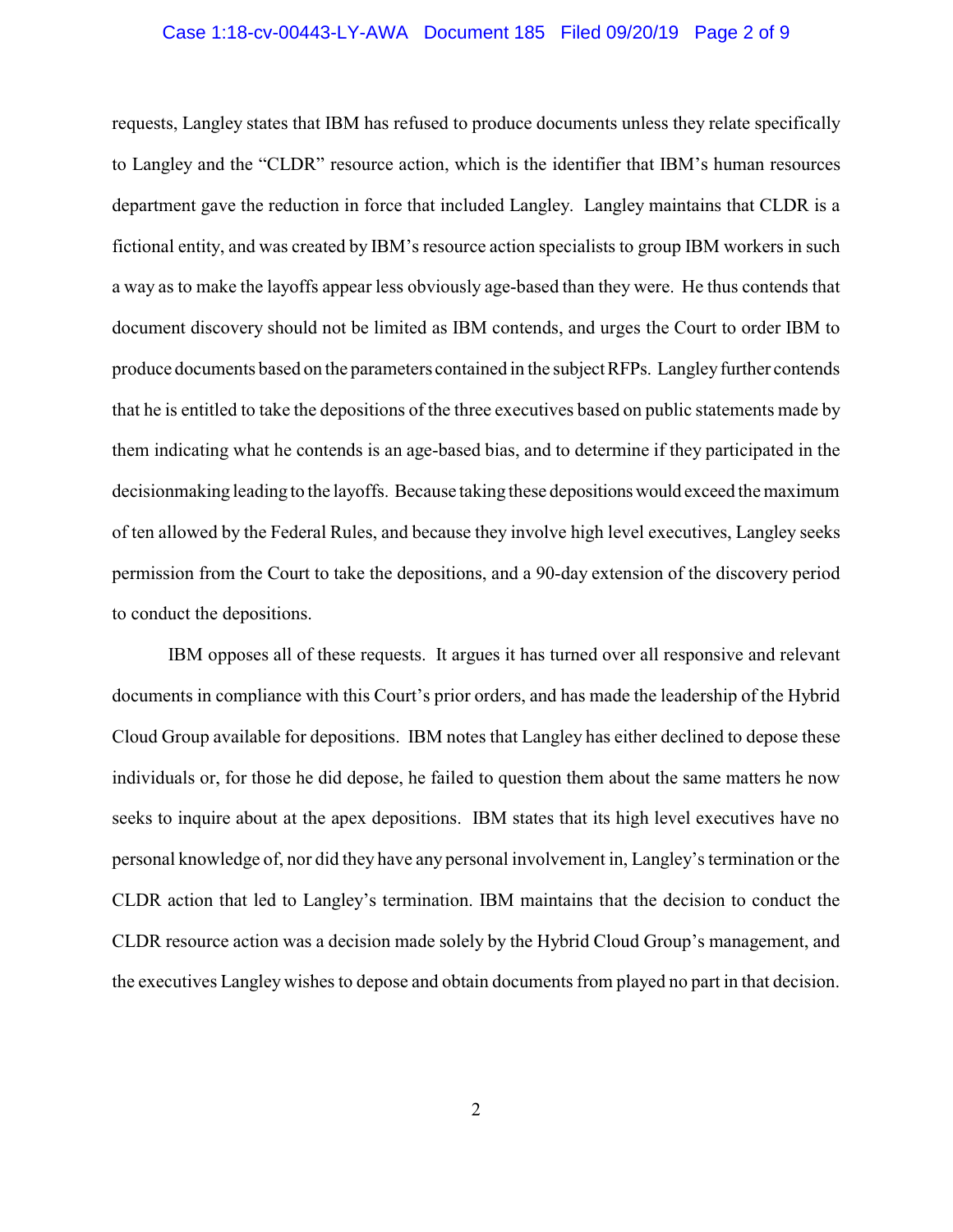#### **II. Relevant Standard**

Under Rule 34, a party may request that any other party produce any designated documents or electronically stored information in the responding party's possession, custody, or control. FED. R.CIV.P. 34(a)(1)(B). If a party fails to produce documents requested under Rule 34, the requesting party may move under Rule 37 for an order compelling production. FED. R. CIV. P.  $37(a)(3)(B)(iv)$ . A party that opposes the Rule 34 request must "state with specificity the grounds for objecting to the request, including the reasons." FED.R. CIV. P. 34(a)(2)(B); *Walters v. Sentry Link, LLC*, 2018 WL 837611, at \*3 (W.D. Tex. Feb. 9, 2018) ("The party resisting discovery must show specifically how each discovery request is not relevant or otherwise objectionable.") (citing *McLeod, Alexander, Powel & Apffel, P.C. v. Quarles*, 894 F.2d 1482, 1485 (5th Cir. 1990)). Rule 26(b)(1) sets out the scope of permissible discovery, stating that:

[p]arties may obtain discovery regarding any nonprivileged matter that is relevant to any party's claim or defense and proportional to the needs of the case, considering the importance of the issues at stake in the action, the amount in controversy, the parties' relative access to relevant information, the parties' resources, the importance of the discovery in resolving the issues, and whether the burden or expense of the proposed discovery outweighs its likely benefit. Information within this scope of discovery need not be admissible in evidence to be discoverable.

FED. R. CIV. P. 26(b)(1). If the Court determines that proposed discovery is outside this scope, the Court "must limit the frequency or extent of discovery otherwise allowed by these rules[.]" FED.R. CIV. P. 26(b)(2)(C)(iii). "Trial courts are afforded substantial discretion in determining whether to grant or deny a motion to compel discovery." *Escamilla v. United States*, No. 14-246, 2015 WL 12732889, at \*2 (W.D. Tex. Apr. 13, 2015).

## **III. Analysis**

This is the third instance in which the Court has been forced to address the proper scope of discovery for this case. Because IBM took the initial position that Langley was only entitled to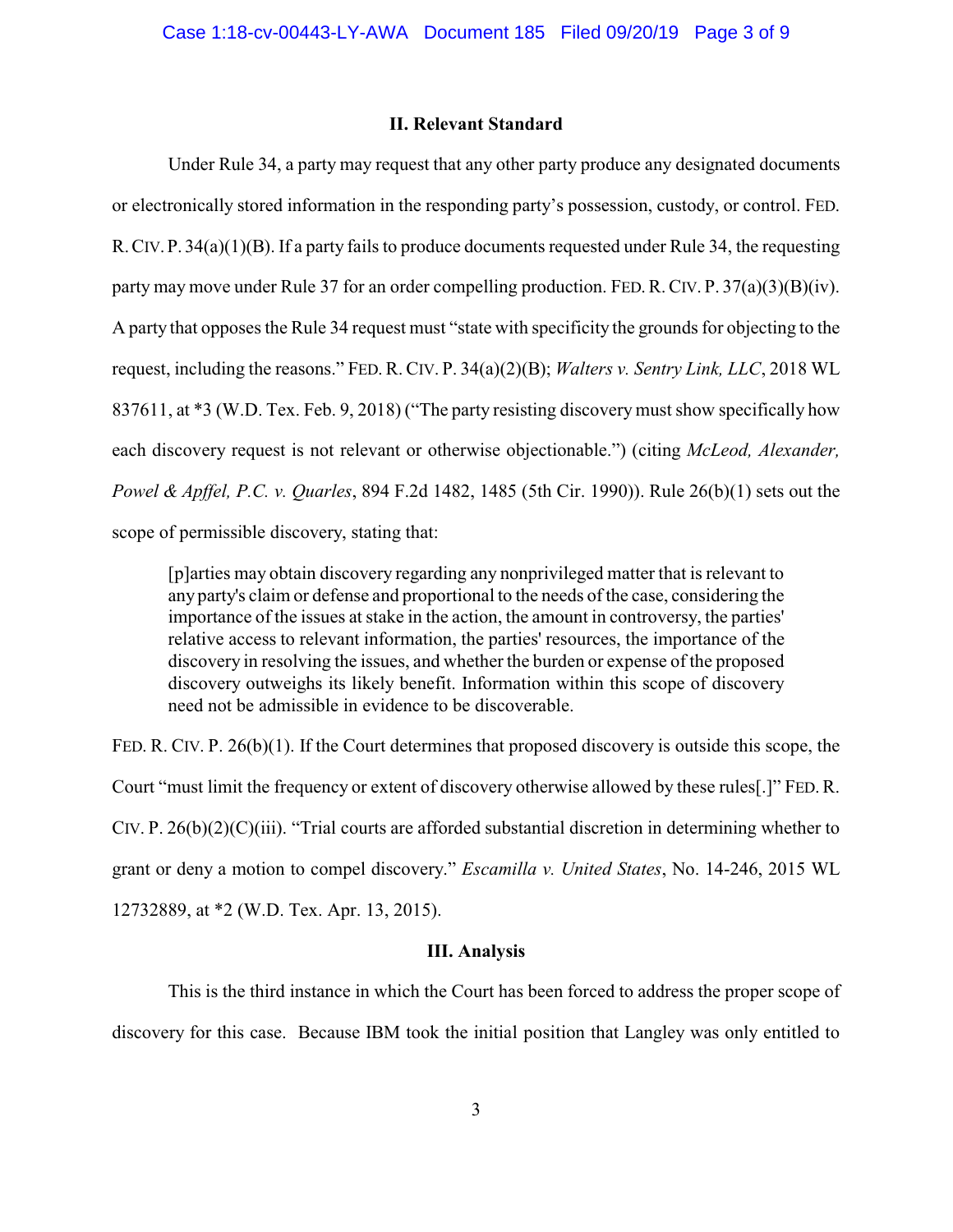## Case 1:18-cv-00443-LY-AWA Document 185 Filed 09/20/19 Page 4 of 9

discoverythat pertained to his four-person team, earlyin the case theCourt granted Langley's motion to compel, and took an initial stab at identifying how broad the discovery in the case should be. Dkt. No. 52. Admitting that its "understanding of IBM's structure is rudimentary at this stage of the case, and is based primarily on the information provided by IBM's counsel at the hearing," the Court's conclusion then was

that discovery at the level of the Hybrid Cloud Group is reasonably likely to lead to the discovery of admissible evidence. Accordingly, the Court will direct IBM to produce documents from within that group responsive to Langley's requests for production. Further . . . at this time the Court will limit discovery to the "resource action" of which Langley's termination was a part.

*Id.* at 3-4. The Court added "an important caveat:"

The fact that IBM has chopped itself into bits and pieces for organizational purposes does not mean that discovery must remain similarly organized. The scope of discovery set by Rule 26 is not constrained by artificial borders created within a corporation. What matters is not whether any responsive document comes from the records of any particular division but whether it is relevant to a claim or defense in the case, and whether the discovery is proportionate to the needs of the case. Thus, while the Court is using IBM's structure at this point as a rough proxy for what it views to be an appropriate limit on IBM's search for responsive documents, the parties should not take this as an absolute prohibition on requesting discovery of items that might be outside of the Hybrid Cloud Group. As discovery progresses, information may be learned that justifies going outside the organization for targeted inquiries.

*Id.*

IBM quickly pushed back, filing a Motion for Clarification asking the Court to more narrowlycircumscribe the breadth of the discovery, and suggesting that the Court had misunderstood the structure of the company. The Court summarily denied the motion, stating that it understood well what was presented to it. It added yet another admonition:

Finally, the Court reminds IBM of the "caveat" the Court added at the end of its order on the motion to compel, and suggests that IBM re-read that paragraph and take it to heart. IBM's internal structure is a creation of IBM. It is only one of many factors the Court will consider in determining the scope of discovery. And because the structure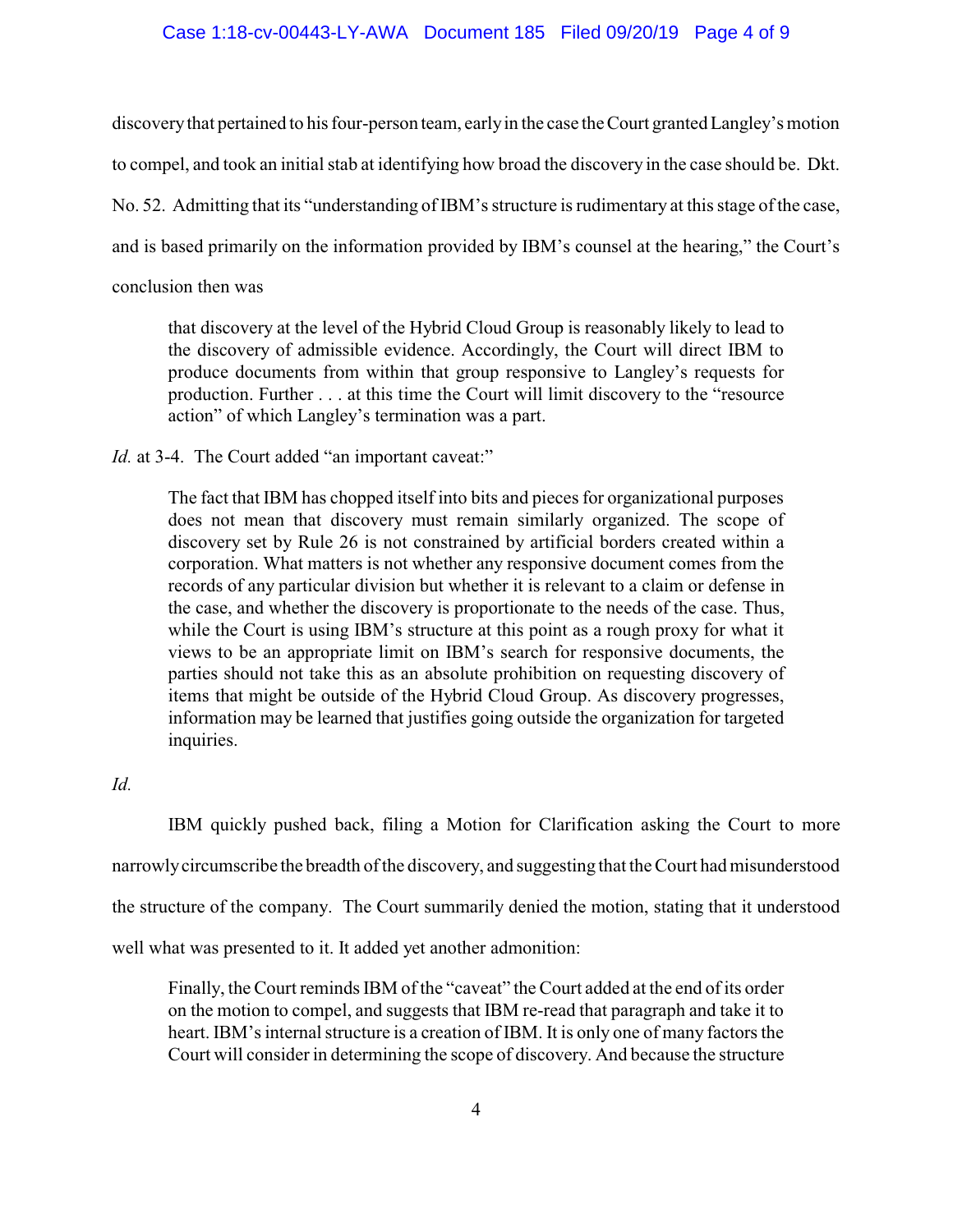## Case 1:18-cv-00443-LY-AWA Document 185 Filed 09/20/19 Page 5 of 9

is a creation of IBM, the Court will look with a jaundiced eye at arguments suggesting that discovery must somehow align with—and more importantly, be limited by—that structure.

Dkt. No. 75 at 2.

It is thus with a great deal of frustration that the Court is presented with yet another argument that discovery should be cabined based on an arbitrary boundary IBM created. This time it is something termed "CLDR." As noted, in its initial attempt to define the scope of discovery, the Court required that IBM produce documents from the Hybrid Cloud Group related to "the 'resource action' of which Langley's termination was a part." Dkt. No. 52 at 3. At that time, there had been no dispute about what the relevant "resource action" was, and the Court assumed—quite wrongly—that there could be no dispute about that, because at that time the Court understood that the reduction in force had been company wide. As it turns out, nothing is this straightforward with IBM.

Rather than describe this itself, the Court will quote from IBM's declarant on this point, the "Resource Manager" in the "Project Office" that—as best the Court can tell—administered all of IBM's layoffs in the United States:

Once the funding for a resource action is authorized, the Project Office works with the various business units participating in the action to administer the action. My team assigns each resource action a four-letter acronym that we use to define the action and track its execution. Thus, the acronym that we assign is based on the business unit that is undertaking the resource action.

We assigned the CLDR acronym to the first quarter 2017 resource action in the Hybrid Cloud group *that affected the former Cloud group.* We made this assignment in February of 2017.

Mr. Cowley's Cloud Worldwide Sales unit [under which Langley's team was organized] is one of the former Cloud group units that reduced headcount in the CLDR resource action. Not all units within the former Cloud group reduced headcount in the CLDR resource action.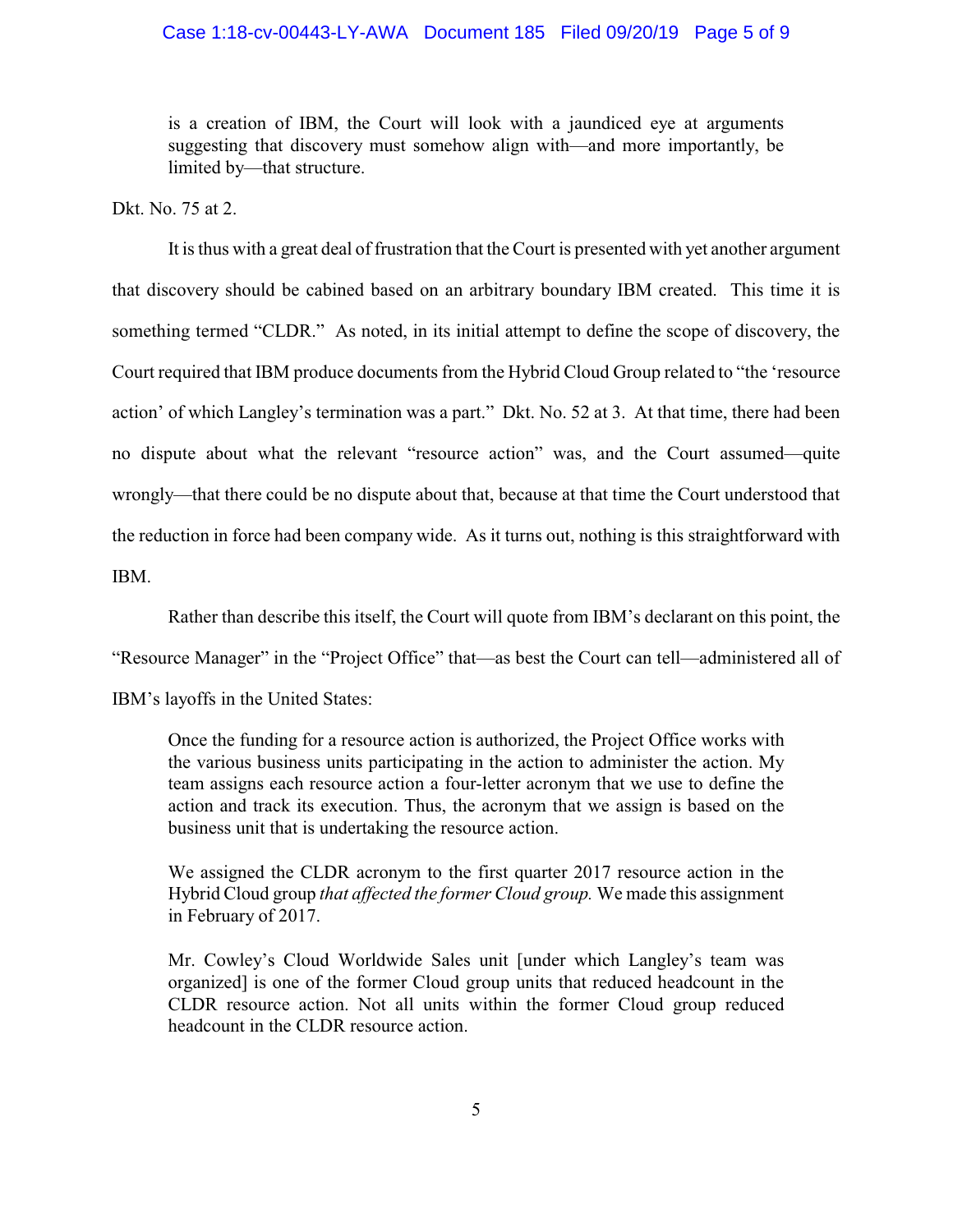#### Case 1:18-cv-00443-LY-AWA Document 185 Filed 09/20/19 Page 6 of 9

Dkt. No. 96-4 at 2 (emphasis added). Complicating matters further, the Hybrid Cloud Group was created only shortly before the layoffs that impacted Langley. As explained by the former head of the Hybrid Cloud Group, that entity "was formed as a separate business group in early 2017. The Cloud group . . . and the Analytics group . . . were combined to form the Hybrid Cloud group. Some of the sub-units that had been within the Cloud group moved to the Watson and Cloud Platforms group." Dkt. No. 96-5 at 2. But this took place *before* the February 2017 layoffs, so that at the time he was laid off, Langleyworked in the Hybrid Cloud Group. Regardless, combining the just-quoted statements from the IBM witnesses, and focusing particularly on the italicized statement, it appears that the employees grouped in CLDR were only the employees who had been in the then-defunct Cloud group that were considered for the layoff that included Langley, and did not include other employees in the Hybrid Cloud Group who were potentially within the scope of the Hybrid Cloud layoffs in 2017. And that is only one discrepancy. Langley has noted here and in his summary judgment briefing that the CLDR employee group does not align with other IBM employee lists that purport to identify employees from the same groups that allegedly comprised the CLDR. All of which is to say that IBM's insistence that it need only produce documents related to the CLDR resource action is highly suspect.<sup>2</sup>

Thus, the Court rejects the notion that the production of documents should be limited to those relating to the CLDR layoff. IBM has been given many opportunities to provide a reasonable means by which to define the universe of relevance for this case, and has failed each time. The Court will therefore adopt the word search method proposed by Langley in the RFPs at issue here. The Court also rejects IBM's argument that document production from its executives is not warranted. IBM

<sup>2</sup>As noted at the end of the recent hearing, it is particularly vexing that *none* of this information was presented to the Court in January, when IBM was asking that the Court limit discovery based on IBM's structure and the layoff that Langley was part of.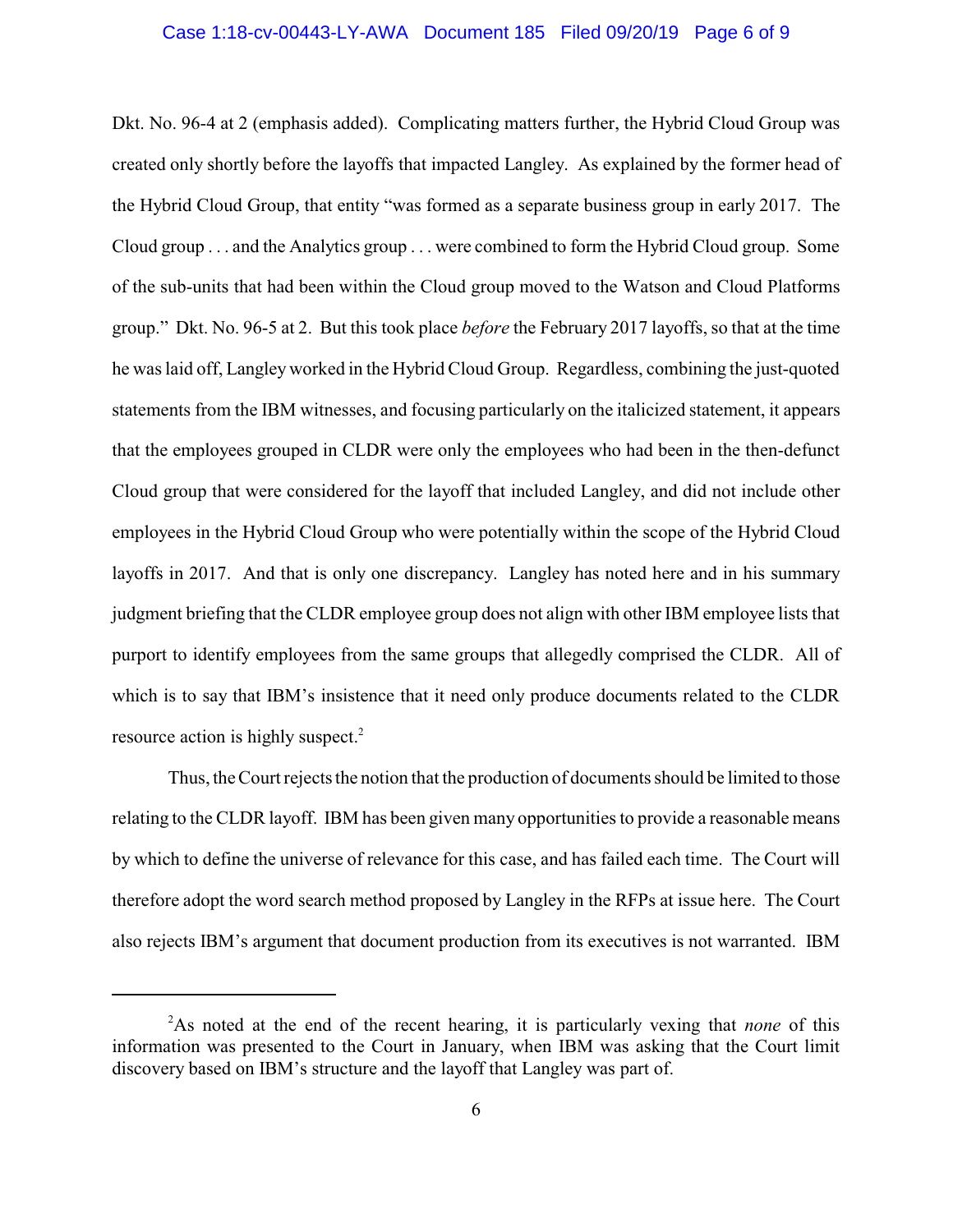## Case 1:18-cv-00443-LY-AWA Document 185 Filed 09/20/19 Page 7 of 9

is correct that requiring production of records from senior executives is appropriate onlywhere there is "a sufficient showing that this information is necessary and not cumulative of other materials." *Harris v. Union Pac. R.R. Co.*, 2018 WL 2729131, at \*4 (D. Neb. June 6, 2018). Further, while it is sometimes appropriate for the producing party "to select the custodians most likely to possess responsive information," the requesting party is entitled to insist on others if it "establishes the relevance of the documents it seeks from those custodians." *See Mortg. Resolution Servicing, LLC v. JPMorgan Chase Bank*, 2017 WL 2305398, at \*2 (S.D.N.Y. May 18, 2017). Langley has done so here. The numerous public statements by IBM's CEO that can easily be read to suggest that IBM needed to replace older workers with Millenials, combined with other public statements suggesting that in the past five years IBM has replaced half of its 350,000 person workforce with young employees, is more than enough to meet this burden. Accordingly, the Court **GRANTS** Langley's Motion to Compel Requests for Production, and **ORDERS** IBM to respond to RFPs Nos. 24-27, 149-154, and 156, within twenty days of the date of this Order, or another date acceptable to all parties.

The situation is different with regard to the apex depositions. "Federal courts permit the depositions of high-level executives, sometimes referred to as apex executives, when conduct and knowledge at the highest levels of the corporation are relevant to the case." *Gaedeke Holdings VII, Ltd. v. Mills*, No. 2015 WL 3539658, at \*3 (N.D. Tex. June 5, 2015). A district court has authority to prevent or alter apex depositions under the Federal Rules to avoid duplication, harassment, and burdensomeness." *Schmidt v. Goodyear Tire & Rubber Co.*, 2003 WL 27375845 (E.D. Tex. Jan. 13, 2003). "One long-established factor considered bycourts in determiningwhether an apex deposition should be taken is whether the individual has unique personal knowledge of the matter in the case." *Id.* As noted at the hearing, the Court does not believe Langley has met his burden in demonstrating an entitlement to these depositions. Not only does it not yet appear that the CEO, CFO or former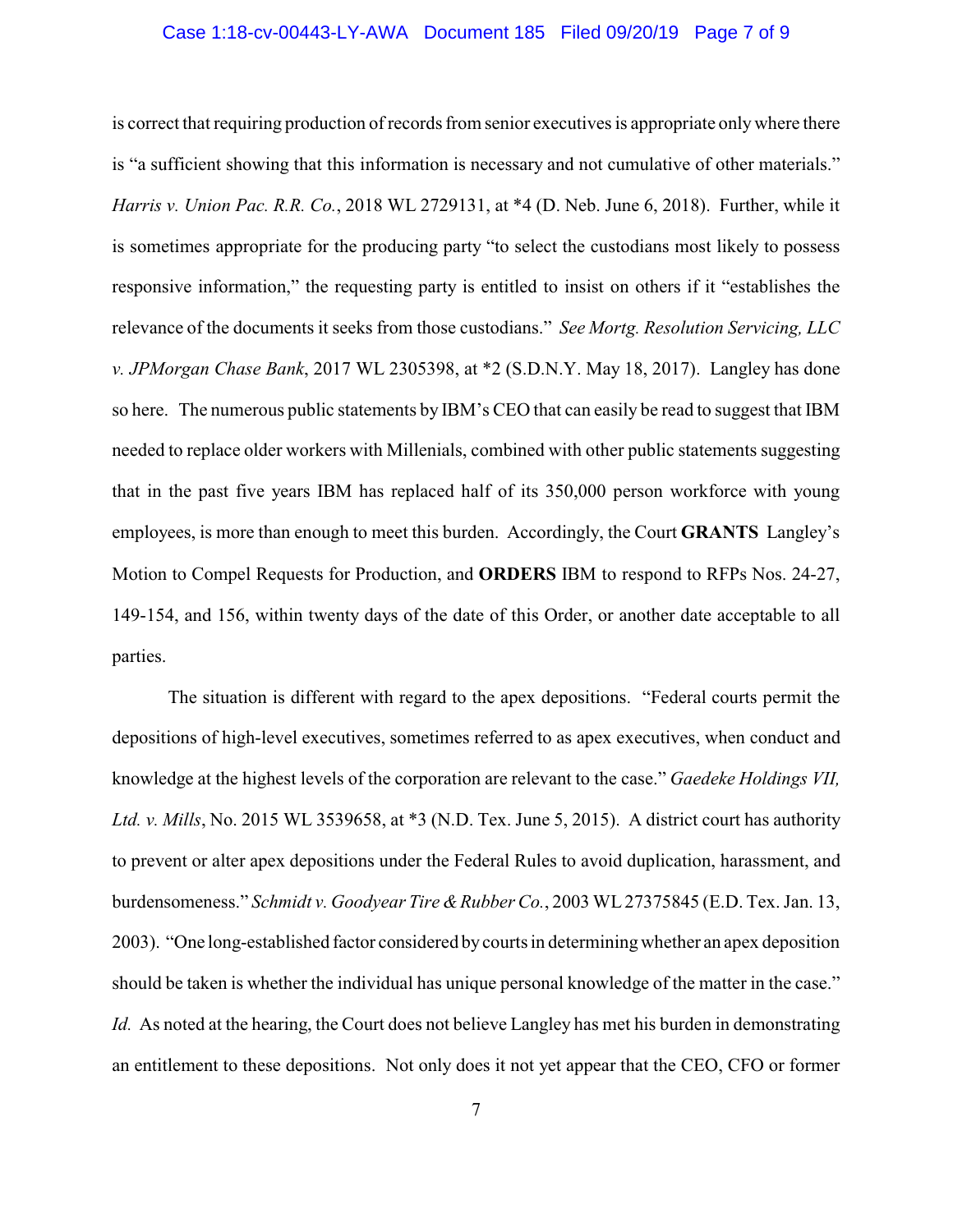## Case 1:18-cv-00443-LY-AWA Document 185 Filed 09/20/19 Page 8 of 9

CFO have "unique" information relevant to his claims, it also appears that Langley can obtain the same information these witnesses may have from other sources. The Court will therefore **DENY** Langley's motion to the extent it seeks permission to take these three depositions.

Finally, Langley requests an extension of the discovery deadline. It appears that the primary purpose of that request was to permit the apex depositions that the Court has declined to allow. The request may therefore be moot. To the extent it is not, the Court notes the following. An extension of the discovery deadline is analyzed under the good cause standard of FED. R. CIV. P. 16(b)(4), which directs the court to consider: (1) the explanation for not meeting the deadline; (2) the importance of the discovery; (3) the potential prejudice in allowing the extension and (4) the availability of a continuance to cure such prejudice." *S & W Enters., L.L.C. v. South Trust Bank of Ala., N.A.*, 315 F.3d 533, 536 (5th Cir. 2003). "The 'good cause' standard focuses on the diligence of the party seeking to modify the scheduling order." *Cut-Heal Animal Care Prods., Inc. v. Agri-Sales Assocs., Inc.*, 2009 WL 305994, at \*1 (N.D. Tex. Feb. 9, 2009). As is clear from the above, Langley has been diligent in attempting to obtain the document discovery, and has been thwarted by IBM's too-narrow view of what is relevant to this case, and refusal to produce records. Thus, to the extent an extension of the discovery deadline is required to complete the discovery permitted herein, it is **GRANTED**.

#### **IV. Order**

For the reasons stated, Langley's Motion to Compel Requests for Production and Depositions and for Leave to Exceed Ten Depositions and to Extend the Discovery Period (Dkt. No. 86) is **GRANTED IN PART** and **DENIED IN PART.** The motion is **GRANTED** as to the requests for production, and IBM is **ORDERED** to respond to RFPs Nos. 24-27, 149-154, and 156, within twenty days of the date of this Order, or another date acceptable to all parties. The motion is **DENIED** to the extent it seeks permission to take the apex depositions, and to exceed 10